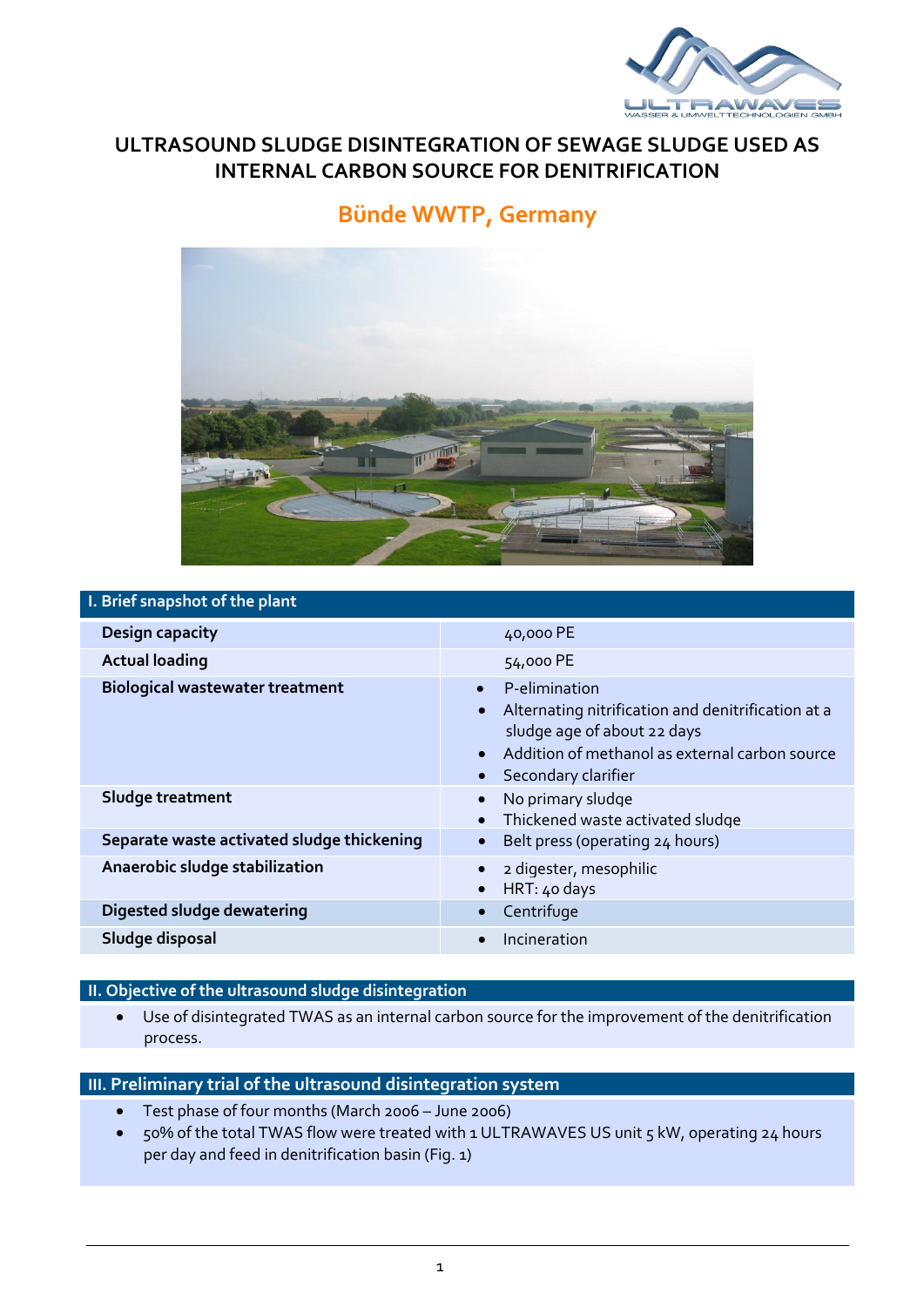

#### **IV. Results**

- A significant reduction of the nitrogen concentration in the effluent (N < 3 mg/L)
- Avoid of methanol as external carbon source
- Waste activated sludge: Reduction of the sludge mass by 13%
- Reduction of the organic fractions
- Improvements in dewaterability of the sludge by 2%
- No foaming or bulking sludge in the activated sludge tank

### **V. Payback time**

Immediately, because of reimbursement in form of reduced public sewage fees as a result of decreased nitrogen concentrations in the effluent of the plant and cost savings of avoided methanol.

## **VI. Full-scale installation**

In September 2006 the ULTRAWAVES ultrasound system was implemented on WWTP Bünde. And since is in operation 24 hours per day. WWTP Bünde bought a second ULTRAWAVES ultrasound system for the improvement of anaerobic digestion in 2007.



*Figure 1: Scheme of sludge treatment on WWTP Bünde and Ultrasound system with thickener*